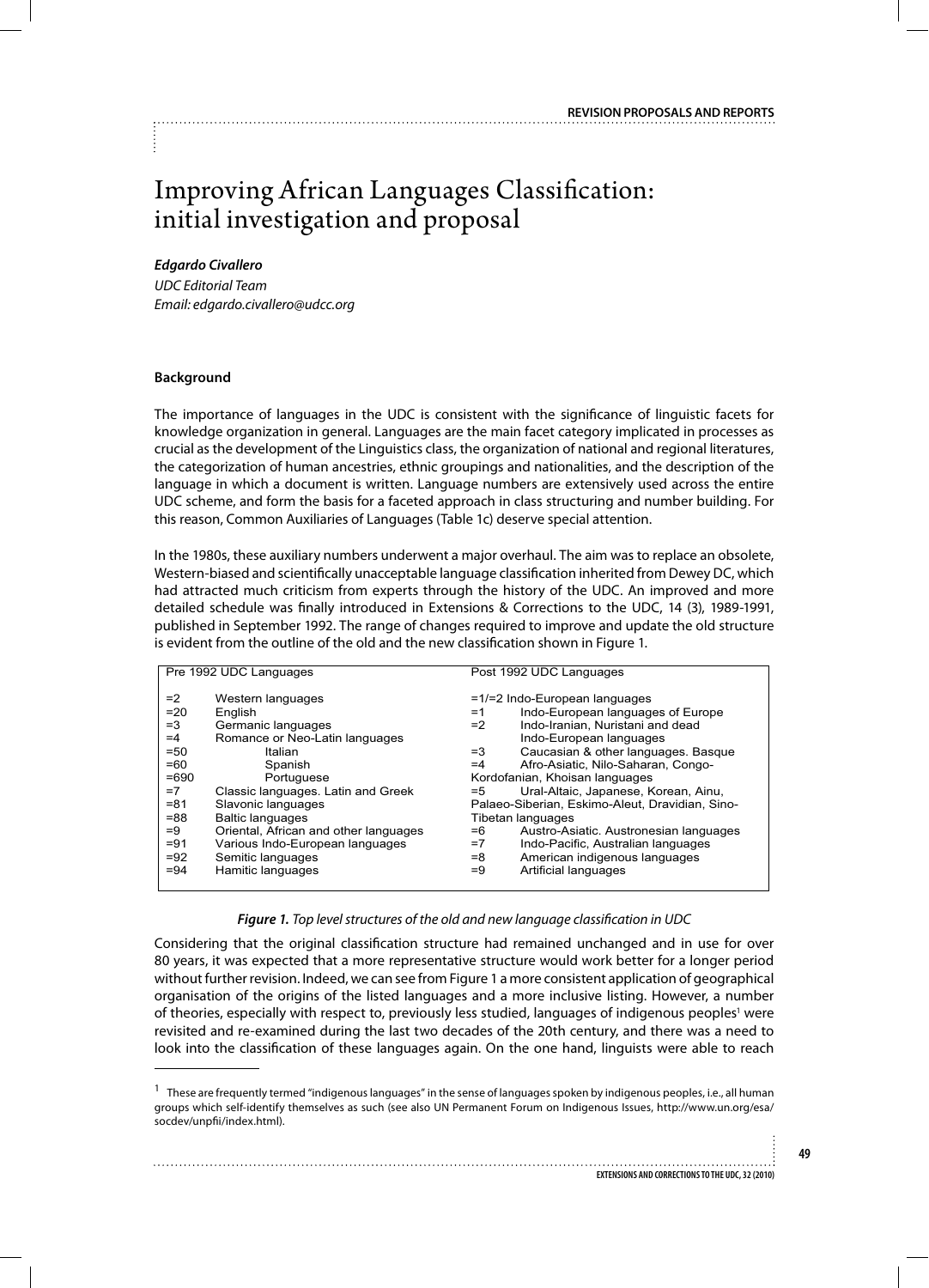further into relatively unexplored linguistic territories; advanced tools assisted them in collecting comprehensive data on indigenous languages; latest findings and enhanced scientific methods allowed them to redefine the relationships between languages, linguistic groups and families. On the other hand, associated with the subsequent development of innovative theories supported by empirical data, a substantial, critical revision of the traditional phylogenetic classification was carried out.

As a result, previously ignored (dis-)connections between languages became apparent, leading to modifications in their ordering, grouping and interlinking. In addition, scholars adopted the vernacular names (and spelling) of languages; developed and applied a revised orthography; and included a great number of previously "marginalized" languages to represent better the global linguistic reality.

#### **Revision work of the UDC common auxiliaries of languages (Table 1c), 2003-2010**

Taking the above mentioned developments into consideration, it became necessary to examine some indigenous language families and make several changes in the arrays of UDC Language Table. The first area looked at was the area of South American indigenous languages. The research into these families was conducted from 2003-2007 by the author and resulted in a proposal for a revised schedule published in *Extensions & Corrections to the UDC*, 29 (Civallero, 2007). Upon the feedback received, minor corrections were brought in and the revised classification of South American languages was available in the UDC in 2008 (*Extensions & Corrections to the UDC*, 30, 2008: pp 54-63). Based on this experience and following the same requirements, the author revised North American language families, which were introduced in UDC in 2009 (*Extensions & Corrections to the UDC*, 31, 2009: pp. 54-63).

It is interesting to observe that among the most common changes carried out during the revision of American indigenous languages were corrections to classes that previously considered each linguistic entity as a single language instead of as a family or group of languages, as it is recognized today. In addition, a number of amendments in the naming of languages needed to be made: for instance, designations that are nowadays widely regarded as pejorative or offensive (often a legacy of colonial times) had to be replaced by appropriate and correct terminology. Occasionally there were also requirements to modify class structure in order to place language families and groups correctly.

Upon the completion of the revision of American indigenous languages, it was evident that other language families would benefit from the same careful examination. The next class we are looking to improve is =4, Afro-Asiatic, Nilo-Saharan, Congo-Kordofanian, Khoisan languages. Thus, in 2009 the author has started a research into indigenous languages of Africa. In this issue of the *Extensions & Corrections* we present the initial research findings and proposal for the improvement of the class =4.

The UDC classification of African languages seems to be largely based on Joseph Greenberg's work *The languages of Africa* (1963), still one of the most cited studies in the area. Despite of its popularity, in recent years Greenberg's scheme has received much criticism from scholars on its conceptual and structural approach, e.g. Newman (1977), Bendor-Samuel (1989), Hayward (1997), Hetzron (1997), Bender (2000), Williamson & Blench (2000) and, more recently, by Campbell and Poser (2008). The significant contribution of these scholars is reflected in some of the corrections implemented in this proposal:

#### *a) Changes in hierarchical structure*

The author proposes to rename a number of language arrays, and moved them from one group to another in order to reflect a more generally accepted linguistic view. These corrections also led to the change of the =4 caption, which is now intended to be more accurate: "Afro-Asiatic, Nilo-Saharan, *Niger-Congo*, Khoisan languages". Examples of the most important modifications required are listed below, arranged by class number.

**50**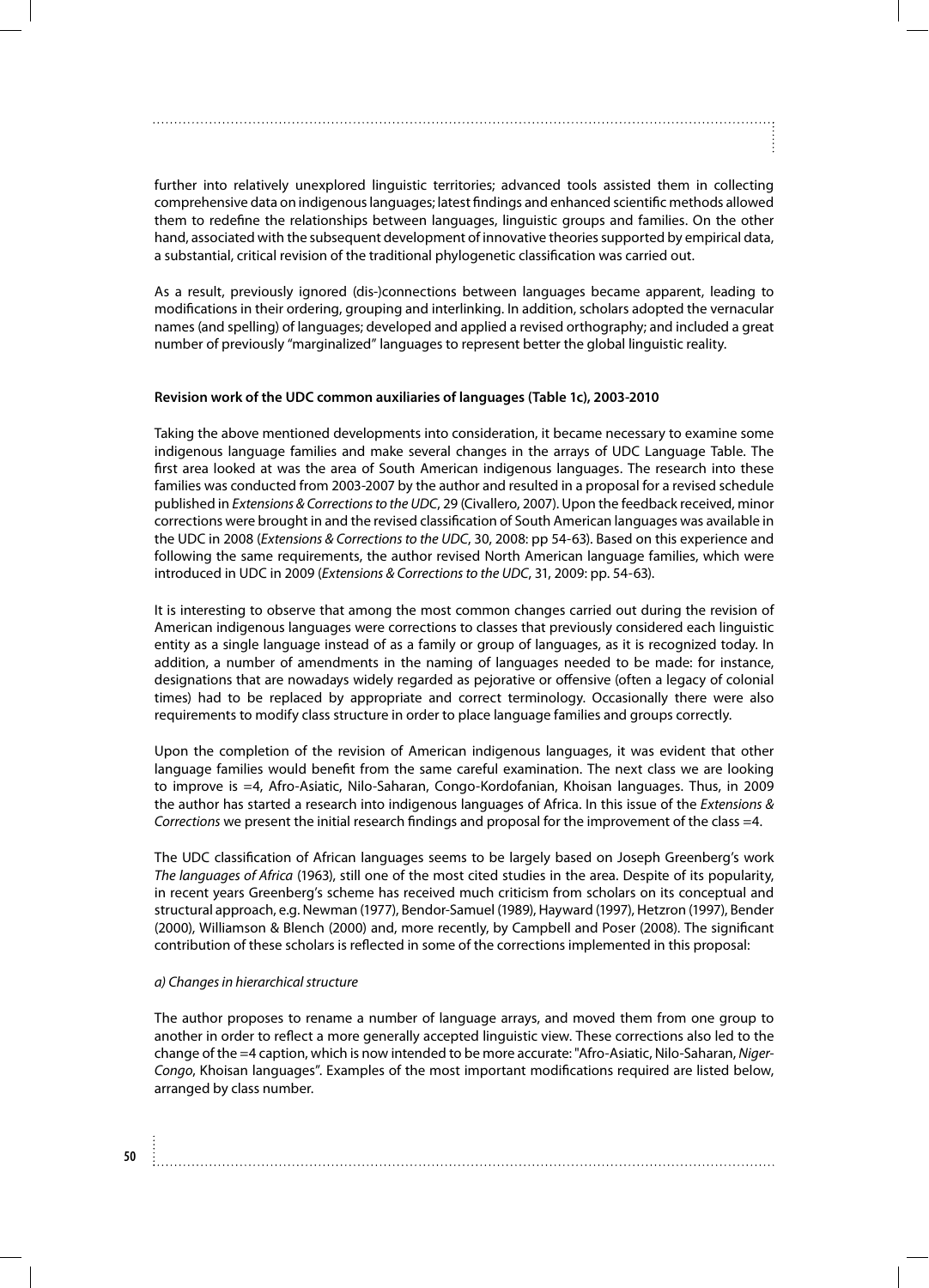a.1. Subdivisions within =41, "Afro-Asiatic languages" have been re-organized using span or range classes and updating class names, especially in =411, "Semitic languages" (Hetzron, 1997). Within this array, Hebrew has been placed among the Canaanite languages; the situation of extinct languages such as Amorite has been revised; and the labyrinth of Aramaic variants (evolving through both space and time) has been clarified following Beyer (1986). The inner structure of =413, "Berber languages", has been improved and updated according to Kossmann (1999) and Aikhenvald & Militarev (1991); a similar process has been carried out in =414, "Chadic languages", after Newman (1977). "Cushitic languages", =415, has been one of the most serious challenges, for it is a highly controversial group. Some authors argue that it should not be considered as a group, and many others continue discussing its internal composition. Since no clear evidence for radical corrections has been found yet, the existing classification has not been modified; some information has been updated and several minor changes introduced, e.g. in =415.2, "Central Cushitic (Agaw) languages" (according to Appleyard, 2006) and in =415.3, "East Cushitic languages" (according to Hayward, 1997). "Omotic languages", =416, still cause a lot of disagreement; whether it belongs or not to "Afro-Asiatic languages" has been questioned in recent years, and many influential authors (e.g. Newman, 1980, and Theil, 2006) believe that it should be regarded as an independent family. Until new evidence is available, "Omotic languages" will remain within "Afro-Asiatic languages", and has been organized according to Hayward's scheme (2003).

a.2. In general terms, Greenberg's 1963 classification of "Nilo-Saharan languages", =42, is still accepted as valid (Dimmendaal, 2008), though a set of languages (Kuliak, Kunama, Koman, Gumuz, Kadu, Meroitic) are under discussion. Groups' placement within the family has been arranged following Bender (2000). "Eastern Sudanic languages", =426, has undergone serious transformations, and its subdivisions have been organized according to Bechhaus-Gerst (1989, for Nubian), Fleming (1983, for Surmic), Thelwall (1981, for Daju), Vossen (1982, for Eastern Nilotic), Rilly (2007, for Meroitic), and Rottland (1982, for Southern Nilotic). "Kadu languages", thought to belong to current "Niger-Congo languages", has been placed in this class agreeing with Schadeberg (1981).

a.3. Old "Congo-Kordofanian languages" classification has been re-structured, its top class corresponding to =432, "Niger-Congo languages". The whole family has been revised following the guidelines provided by Bendor-Samuel (1989). Kordofanian, Mande and Dogon languages have been removed from this array and placed in new and independent ones (see a.4. and a.5. below). Old "Senegalo-Guinean (West Atlantic) group" (currently known as "(West) Atlantic languages", =432.1) is not regarded any longer as a genetically-related family (Wilson, 1989): until new evidence is brought forward, the family will be described as a group of three geographically-related branches with new names (proposed by Sapir, 1971). Since slight structural adjustments (e.g. grouping Fula and Wolof into a Senegambian branch) would have necessarily involved major changes, they were ultimately disregarded. "Senufo languages", =432.3 has been removed from within "Gur languages", taking the opinion of Naden (1989) and Williamson & Blench (2000) into account. Old "Kwa languages", =432.4/.5, has been drastically reduced according to Williamson & Blench (2000: 11-42): many of its families have been grouped in a new one ("Volta-Niger languages", =432.53/.58) and a few others have become independent groups on their own (e.g. =432.51, "Kru languages", classified as suggested by Marchese, 1989). "Akan languages", =432.413, has been internally re-organized. Old "Ewe languages" group (now "Gbe languages", =432.54) has been arranged (and renamed) after Capo (1988). "Adamawa-Eastern languages", =432.6, has been renamed and completely re-structured according to Boyd (1989) and Williamson & Blench (2000), and such subdivisions as Daka and Boa groups have been moved. "Benue-Congo languages", =432.7/.9, has also been remodelled after Williamson (1989). Finally, "Bantu languages", =432.8/.9, has not suffered any structural change: the geographical model of Guthrie (1948, 1971, updated by Maho, 2009) used in its classification is still recognized as a valuable tool.

a.4. "Mande languages", =433, are now considered to be outside Niger-Congo linguistic group. Therefore, a number of important changes have been implemented in order to reflect this new trend in the tables. Mande internal classification has been corrected according to Kastenholz (1996), and some details on "East Mande languages", =433.4/.5, were based on Williamson & Blench (2000).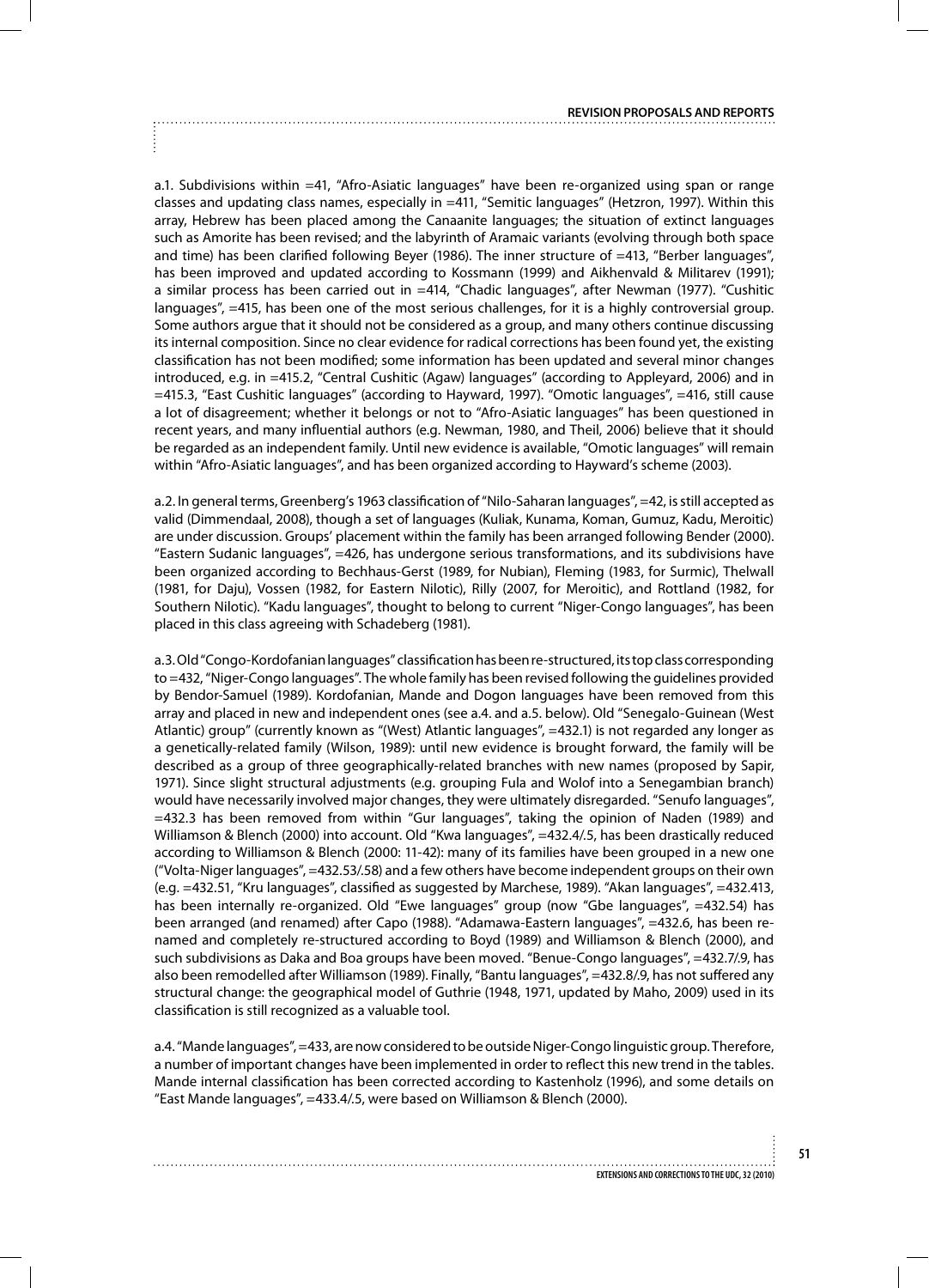a.5. The placement of Dogon languages within the Niger-Congo linguistic scheme is far from being clear. Although many different theories have been proposed, the one most supported today —and included in the UDC— considers them as an independent family. The internal description was developed following Hochstetler (2004).

a.6. "Khoisan" languages (African "click languages" not belonging to any other linguistic family) constitute a class suggested by Greenberg and soon rejected by many of his colleagues (cf. Sands, 1998). At present, "Khoisan" is used as a convenient, practical "container term" without any inner relationship. The families included are considered to be independent groups. Former "Northern Khoisan" or Juu languages have become Juu-Hoan or, agreeing with Heine & Honken (2010), Kx'a languages. "Central Khoisan" languages are now known as Khoe and divided into two main branches, following Güldemann & Elderkin (2003).

When the current trend in linguistic classification is taken on board and compared to the current UDC schedules, there are a number of challenges that have to be faced. This is especially so when it comes to classes based on geographical grouping of languages. For instance, languages in UDC currently classed as "Eastern Omotic languages" should be properly called "South Omotic languages" and "Western Omotic languages", "North Omotic languages". It is even more complex to replace the old class "East Chadic languages" with "Central Chadic languages" and "Sahel group" with "East Chadic languages". And probably the most complex are changes that are required in the case of reclassing "North-western Mande languages" into "Central Mande languages", "Southern Mande languages" into "South-east Mande languages" and "South-eastern Mande languages" into "Bisa-Busa" languages". Occasionally, the redirection note of the cancelled class to a new class, that we normally provide in UDC database, could appear unclear or hard to follow. If this was the case, a "superfluous" message appears in the comment next to the cancelled class. The care was taken that the relocation of individual languages and specific language groups is always expressed with an accurate redirection and 'replaced by' note.

#### *b) Improvement of the class content presentation and vocabulary*

"Including" notes have been extensively used to supply terminology for language groups and languages that had not been previously included in the scheme or were hidden under the (main) class name. In order to avoid over-expanding of the schedules, these notes are in principle used to identify place for languages with less than 10,000-50,000 speakers (depending on the group or family). Languages with more than 50,000-100,000 speakers (again, depending on the group or family) where provided with a class number of their own, e.g. =414.113.1, Kamwe; =415.21, Awngi; =415.314, Kambaata; =415.321.1, Afar; =415.323.1, Somali; =415.323.2, Maay; and =427.41, Lendu.

In addition, information notes (represented in the proposal with the abbreviation IN:) and scope notes (abbreviation SN:) have been introduced to supply general, relevant data on the most important African languages, including a brief geographical report, their "official" or "national" status, the use of indigenous alphabets (when available), and the number of speakers quoted by Ethnologue report (Lewis, 2009).

All these notes, which might be helpful at an early stage of the revision process, will have to be examined at a later stage to decide whether they should be retained or removed as superfluous.

### *c) Correction of language names*

Many language groups have had their names adapted to new linguistic classification patterns, e.g. =411.3, "South-east Semitic languages", has been changed into "Old South Arabian languages"; =411.5, "Mahri-Sokotri group", into "Eastern South Semitic languages"; =426.72, "Didinga-Murle", into "Surmic languages"; =432.1, "Senegalo-Guinean (West Atlantic) group", into "(West) Atlantic languages"; =433.3, "Gur (Voltaic) languages", into "Gur languages"; =432.34, "Moré-Gurma group", into "Oti-Volta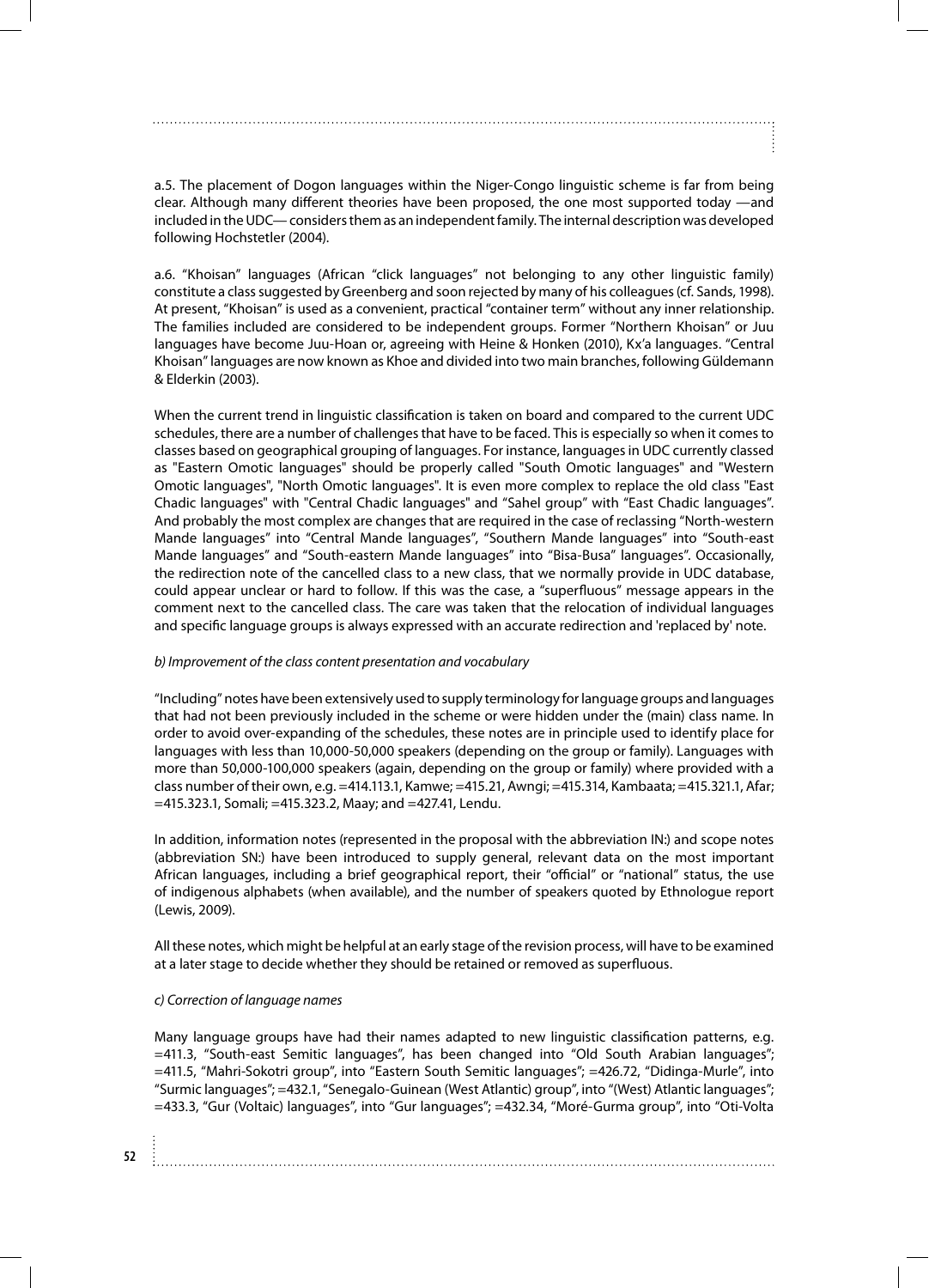languages"; =432.54, "Ewe group", into "Gbe languages"; and =432.413, "Akan (Twi-Fanté; Volta-Comoe) group", into "Akan-Bia (Central Tano) languages".

The "-oid" suffix has been added to the names of several groups. That is the case for =432.48, Ijoid; =432.531/.534, Nupoid; =432.535, Idomoid; =432.56, Yoruboid; =432.57, Igboid; and =432.58, Edoid.

Also, other language names have been modified to suit modern language naming standards, as it is the case with =45, "Khoisan languages" (to which have been applied new orthographic rules and patterns) or with =413, "Berber languages" (which have been written relying on modern spellings, e.g. Tamasheq, Taqbaylit, and Tarifit).

Derogatory names have been substituted, e.g. Hottentot or Bushmen in "Khoisan languages", or Teuso (actually, Ik, =428.5). Duplicate classes have been unified (e.g. Maban/Mabaan, connected to the same entity, =423) and other particular cases have been eliminated after careful analysis, e.g. "Mandekan", an artificial creation which refers to the core group of Mande family — Maninka, Jula and Mandinka.

Finally, some classes have been proposed for cancellation as concepts they represented were ambiguous, outdated and lacked sufficient literary warrant, e.g. =414.273. Tuburi or =414.28, Warjawa-Gesawa.

#### *d) Addition of new languages and language variants*

A number of the existing classes in the schedule have been expanded, e.g. =411.2, Arabic (turned into "Arabic languages" to include the many standard language variants); =413, "Berber languages" (a set of languages whose presence in northern Africa is particularly strong); =414, "Chadic languages"; or =432.37, "Senufo languages" (expanded according to Mensah, 1983, and Mills, 1984).

In addition, new languages and previously not mentioned groups have been introduced, e.g. recently discovered Dahalik, =411.47 (described by Simeone-Senelle, 2005), and =434, "Dogon languages". Finally, when it was thought to allow better identification, variants of names were added to captions, e.g. components of class =432.962, "Nguni languages".

Considering that the Table of Language Auxiliaries plays a very important role in the scheme besides being connected to many other areas (e.g. the above mentioned human ancestries, ethnic groupings and nationalities), our first priority when we made the decision to revise Table 1c was to alter the existing classification as little as possible, and avoid re-using any of the cancelled numbers in the Table 1c. However, in view of the importance of changes made in the field of linguistics, this purpose has not always been easy to achieve.

It was also our intention to respect the policy of taking care of languages and language groups, while leaving dialects and variants to be resolved with A/Z extensions. Making this distinction has not always been straightforward, and provision had to be made for some well justified exceptions. For instance, in case of variants in the process of distinguishing themselves through standardized forms independent of neighbouring standard languages (a goal achieved by being taught in schools or by being used as written language in a wide variety of official functions). Such is the case of Songhai dialects, which are used as *lingua franca* and in education; their increasing importance has led to provide them a class number of their own, =421.1/.3.

#### **Conclusion**

The work on class =4 revision will continue in 2011and 2012. We plan to share and discuss these proposals with linguists and those documentalists who are familiar with the literature dealing with these languages as well as the literature written in these languages. The goal is to discover a workable consensus on the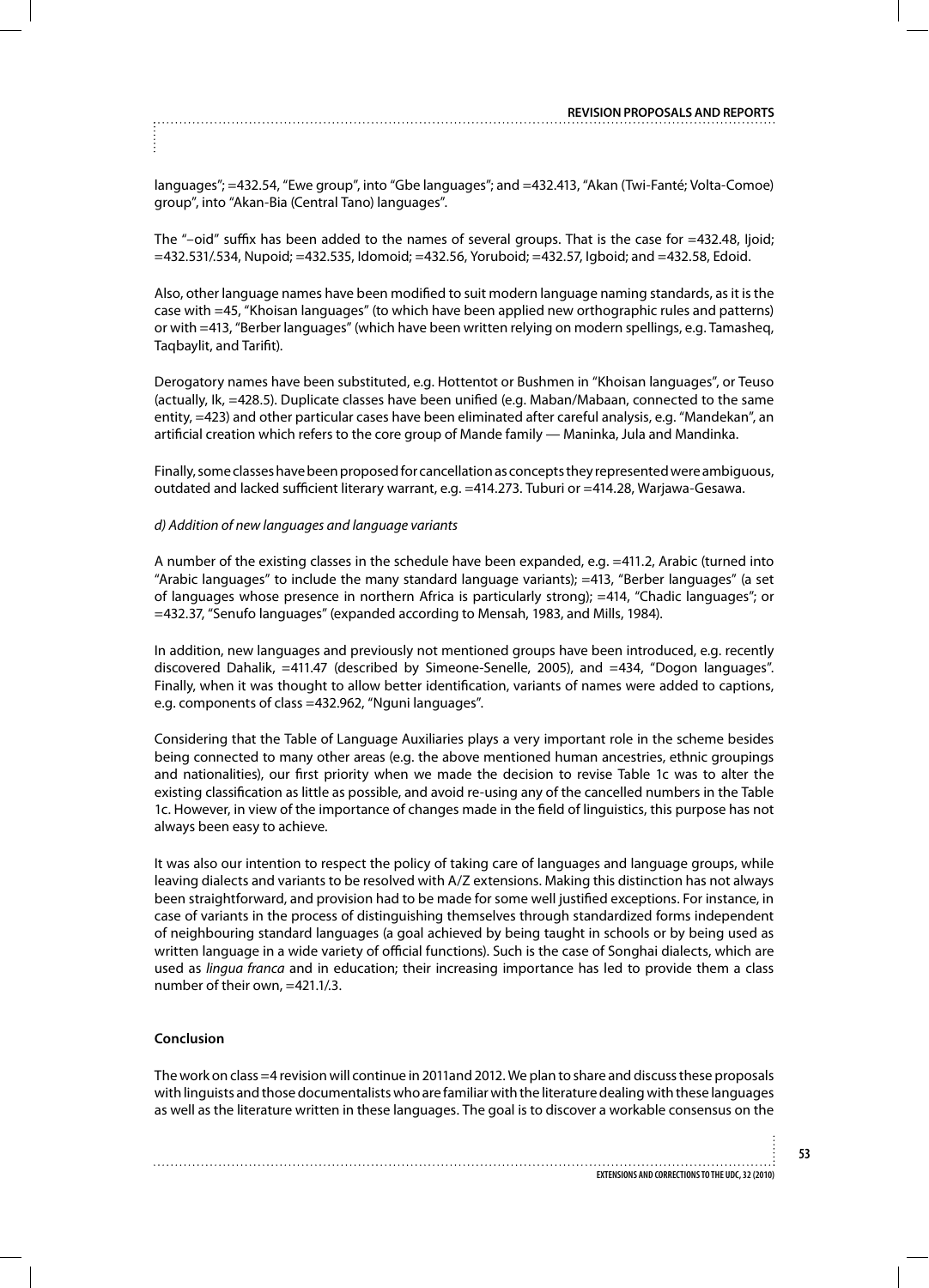way African indigenous languages should be organised. With this paper, we take the opportunity to invite comments and suggestions in relation to Table =4 presented below, either by contacting UDC Editorial Team (editorial@udcc.org) or the author of the proposal (edgardo.civallero@udcc.org) or our associate editor responsible for common auxiliaries of langauges Sylvie Davies (s.davies@rgu.ac.uk)

## **References**

**Aikhenvald, A.Y.; Militarev, A.Y.** (1991). Livijsko-guanchskie jazyki [Lybic-Guanche languages]. In: *Jazyki Azii i Afriki* [Languages of Asia and Africa], vol. 4, pp. 148-266. Moscow: Nauka

**Appleyard, D. L.** (2006). A Comparative Dictionary of the Agaw Languages. In: *Kuschitische Sprachstudien* [Cushitic Language Studies], vol. 24. Köln: Rüdiger Köppe Verlag

**Bechhaus-Gerst, M.** (1989). Nile-Nubian Reconsidered. In: L. Bender (ed.). *Topics in Nilo-Saharan Linguistics.* Hamburg: Heinrich Buske

**Bender, L.** (2000). Nilo-Saharan. In: B. Heine; D. Nurse (eds.). *African Languages: An Introduction.* Cambridge: University Press

**Bendor-Samuel, J.; Hartell, R. L.** (eds.) (1989). *The Niger-Congo Languages - A classification and description of Africa's largest language family.* Lanham, Maryland: University Press of America

**Beyer, K.** (1986). *The Aramaic Language: its distribution and subdivisions.* Göttingen: Vandenhoeck und Ruprecht

**Boyd, R.** (1989). Adamawa-Ubangi. In: J. Bendor-Samuel; R. L. Hartell (eds.). *The Niger-Congo Languages - A classification and description of Africa's largest language family.* Lanham, Maryland: University Press of America, pp. 178-215

**Campbell, L.; Poser, W. J.** (2008). *Language Classification: History and Method.* Cambridge: Cambridge University Press, pp. 203-245

**Capo, H. B. C.** (1988). *Renaissance du Gbe: Réflexions critiques et constructives sur L'EVE, le FON, le GEN, l'AJA, le GUN, etc.* Hamburg: Helmut Buske Verlag

**Civallero, E.** (2007). South American indigenous languages: a proposal. In: *Extensions & Corrections to the UDC*, 29, pp. 45-58

**Dimmendaal, G.** (2008). Language Ecology and Linguistic Diversity on the African Continent. *Language and Linguistics Compass* 2 (5), p. 842

**Fleming, H.** (1983). Surmic etymologies. In: R. Vossen; M. Bechhaus-Gerst (eds.). *Nilotic Studies: Proceedings of the International Symposium on Languages and History of the Nilotic Peoples.* Berlin: Dietrich Reimer, pp. 524-555

**Güldemann, T.; Elderkin, E. D.** (forthcoming). On external genealogical relationships of the Khoe family. In: M. Brenzinger; C. König (eds.). *Khoisan languages and linguistics: the Riezlern symposium 2003. Quellen zur Khoisan-Forschung 17.* Köln: Rüdiger Köppe. Available at: http://email.eva.mpg. de/~gueldema/pdf/Gueldemann\_Elderkin.pdf

**Hayward, R. J.** (1997). Review of Grover Hudson, Highland East Cushitic Dictionary, 1989. *Journal of African Languages and Linguistics*, 18, pp. 106-120

**Hayward, R. J.** (2003). Omotic. The 'empty quarter' of Afroasiatic Linguistics. In: J. Lecarme (ed.). *Research in Afroasiatic Grammar II. Selected Papers from Fifth Conference on Afroasiatic Language, Paris, 2000.* Amsterdam/Philadelphia: John Benjamins Publishing Company, pp. 241-261

**Heine, B.; Honken, H.** (2010). The Kx'a Family: A New Khoisan Genealogy. *Journal of Asian and African Studies. 79*, pp. 5-36

**Hetzron, R.** (ed.) (1997). *The Semitic Languages.* Routledge: London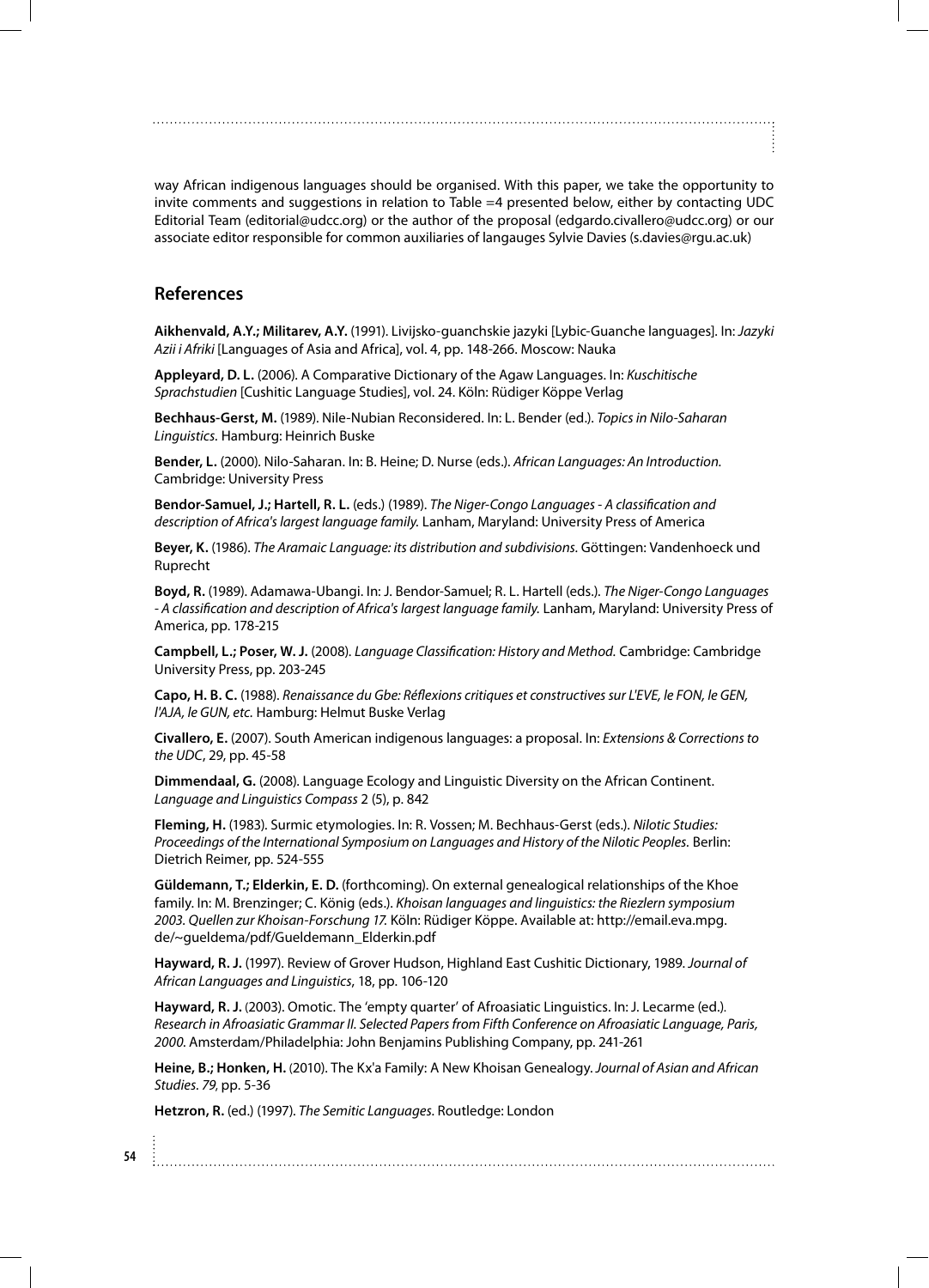**Hochstetler, J. L.; Durieux, J. A.; Durieux-Boon, E.I.K.** (2004). *Sociolinguistic Survey of the Dogon Language Area.* SIL International, online version. Available at: http://www.sil.org/silesr/2004/ silesr2004-004.pdf

**Kastenholz, R.** (1996). Sprachgeschichte im West-Mande: Methoden und Rekonstruktionen. Köln: Rüdiger Köppe Verlag

**Kossmann, M.** (1999). *Essai sur la phonologie du proto-berbère.* Köln: Rüdiger Köppe

**Lewis, M. P.** (ed.) (2009). Ethnologue: Languages of the World, Sixteenth edition. Dallas: SIL International. Available at: http://www.ethnologue.com/

**Maho, J.** (2009). *A classification of the Bantu languages: an update of Guthrie's referential system*. Available at: http://goto.glocalnet.net/mahopapers/nuglonline.pdf

**Marchese, L.** (1989). Kru. In: J. Bendor-Samuel; R. L. Hartell (eds.). *The Niger-Congo Languages - A classification and description of Africa's largest language family.* Lanham, Maryland: University Press of America

**Mensah, E. N. A.; Tchagbale, Z.** (1983). *Atlas des langues Gur de Côte d'Ivoire.* Abidjan: Institut de Linguistique Applique

**Mills, E.** (1984). *Senoufo phonology, discourse to syllabe (a prosodic approach).* SIL publications in linguistics, 72

**Naden, A. J.** (1989). Gur. In: J. Bendor-Samuel; R. L. Hartell (eds.). *The Niger-Congo Languages - A classification and description of Africa's largest language family. Lanham,* Maryland: University Press of America, pp. 140-168

**Newman, P.** (1977). Chadic classification and reconstructions. *Afroasiatic Linguistics, 5 (1),* pp. 1-42

**Newman, P.** (1980). *The classification of Chadic within Afroasiatic.* Leiden: Universitaire Pers

**Rilly, C.** (2007). *La langue du Royaume de Meroe.* Paris: Champion

**Rottland, F.** (1982). Die Südnilotischen Sprachen: Beschreibung, Vergleichung und Rekonstruktion. In: *Kölner Beiträge zur Afrikanistik,* vol. 7. Berlin: Dietrich Reimer, pp. 26, 138-139

**Sands, B.** (1998). *Eastern and Southern African Khoisan: Evaluating Claims of Distant Linguistic Relationships.* Cologne: Rüdiger Köppe

**Sapir, D.** (1971). West Atlantic: An inventory of the languages, their noun class systems and consonant alternations. *Current Trends in Linguistics,* 7, pp. 45-112

**Schadeberg, T. C.** (1981). The classification of the Kadugli language group. In: T. C. Schadeberg; L. Bender (eds.). *Nilo-Saharan: Proceedings of the First Nilo-Saharan Linguistics Colloquium, Leiden, September 8-10, 1980.* Dordrecht: Foris Publications, pp. 291-305

**Simeone-Senelle, M.-C.** (2005). *Dahālík, a newly discovered Afro-Semitic language spoken exclusively in Eritrea.* Available at: http://llacan.vjf.cnrs.fr/fichiers/Senelle/Dahalik\_shaebia05.pdf

**Theil, R.** (2006). *Is Omotic Afroasiatic? A Critical Discusion.* Available at: http://www.uio.no/studier/ emner/hf/iln/LING2110/v07/THEIL%20Is%20Omotic%20Afroasiatic.pdf

**Thelwall, R.** (1981). Lexicostatistical Subgrouping and Reconstruction of the Daju Group. In: T. C. Schadeberg; L. Bender (eds.). *Nilo-Saharan: Proceedings of the First Nilo-Saharan Linguistics Colloquium, Leiden, September 8-10, 1980.* Dordrecht: Foris Publications

**Vossen, R.** (1982). *The Eastern Nilotes: Linguistic and Historical Reconstructions.* Berlin: Dietrich Reimer Verlag

**Williamson, K.** (1989). Benue-Congo Overview. In: J. Bendor-Samuel; R. L. Hartell (eds.). *The Niger-Congo Languages - A classification and description of Africa's largest language family.* Lanham, Maryland: University Press of America, pp. 248-274